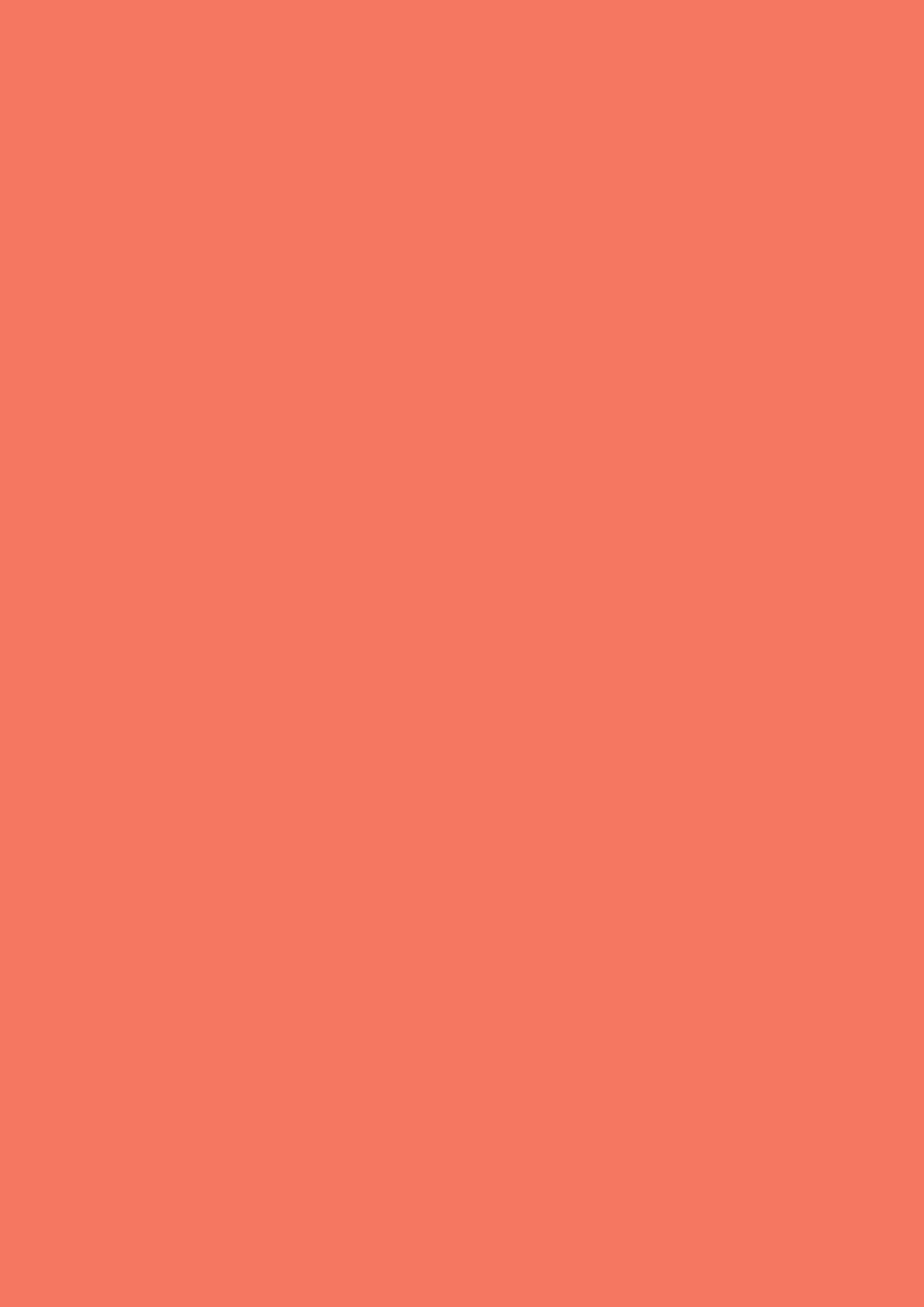#### FISH-BAR

| Tartare di tonno, guacamole, capperi<br>e cipolla rossa acidula <sup>(4,9)</sup><br>Tuna tartare, guacamole, capers<br>and sour red onion              | € | 20.00   |
|--------------------------------------------------------------------------------------------------------------------------------------------------------|---|---------|
| Tartare di gambero viola, ricotta di<br>masseria, olio al limone <sup>(2,7)</sup><br>Purple shrimp tartare, ricotta cheese,<br>lemon flavoured EVO oil |   | € 20,00 |
| Tartare di salmone affumicato, panna<br>acida e caroselli <sup>(4.7)</sup><br>Smoked salmon tartare, sour cream<br>and local cucumber                  | € | 16,00   |
| Polpette di polpo con mayo alla menta<br>e zucchine allo scapece (1.3.4.6)<br>Octopus-balls with mint flavoured mayo<br>and zucchini in scapece style  | € | 12.00   |

# Crudi / Raw Fish

| Ostriche Gillardeau / Gillardeau oysters <sup>(14)</sup>                             | al pezzo / per piece $\epsilon$ |   | 8,00 |
|--------------------------------------------------------------------------------------|---------------------------------|---|------|
| Scampi / Scampis <sup>(2)</sup>                                                      | al pezzo / per piece $\epsilon$ |   | 6,00 |
| Gamberi / Shrimps <sup>(2)</sup>                                                     | al pezzo / per piece $\epsilon$ |   | 4,00 |
| Ricci di mare in base alla disponibilità (4)<br>Sea urchins, subject to availability | al pezzo / per piece $\epsilon$ |   | 2.50 |
| Cozze nere / Black mussels (14)                                                      |                                 | € | 9.00 |
| Cozze pelose / Mussels $(14)$                                                        |                                 | € | 900  |
|                                                                                      |                                 |   |      |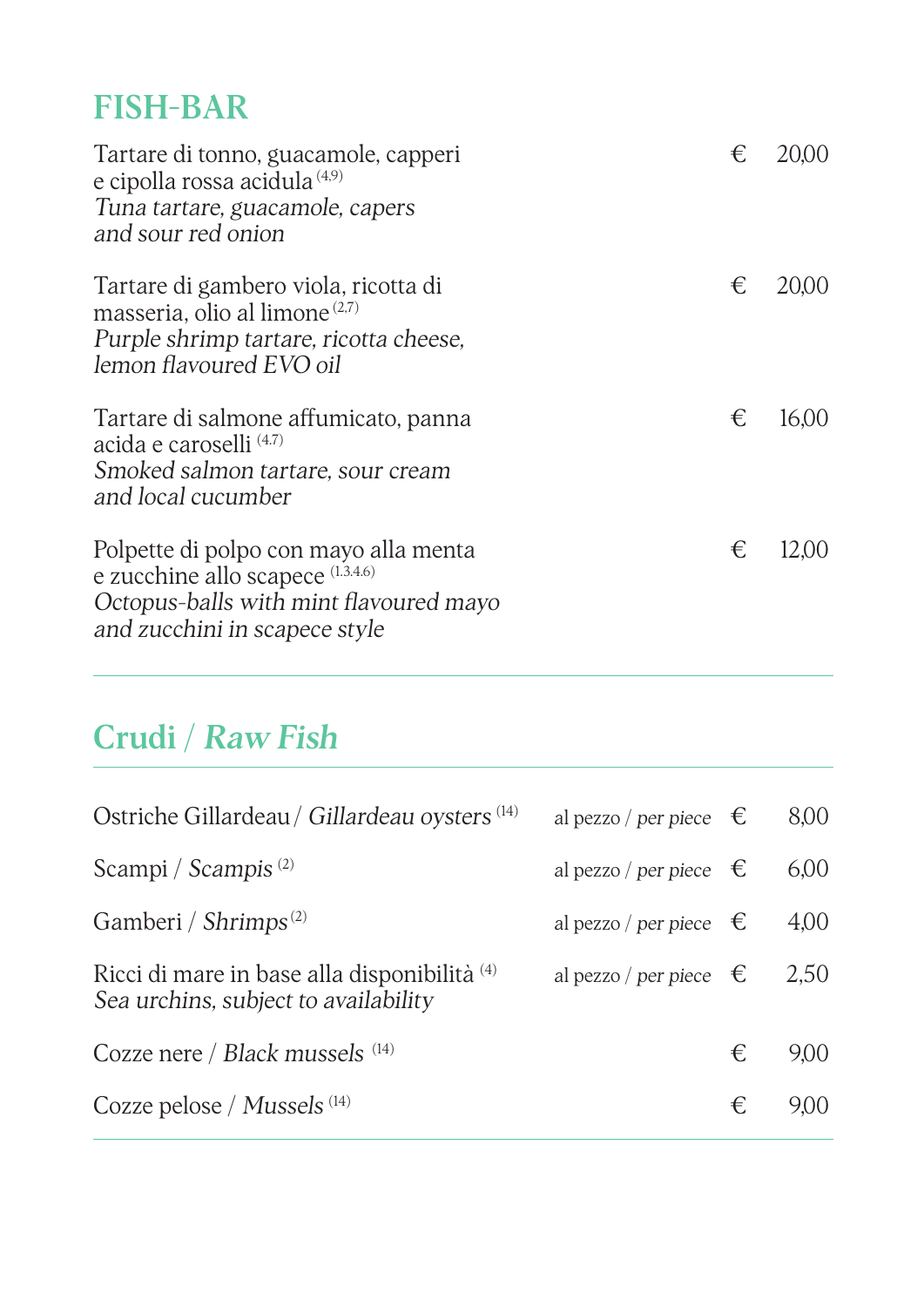#### Aperitivo Terrazza BN Drink & Tapas

| Aperitivo alcolico<br>Alcoholic BN Aperitif       | $\epsilon$ 20.00 |
|---------------------------------------------------|------------------|
| Aperitivo analcolico<br>Non-alcoholic BN Aperitif | $\epsilon$ 15.00 |

### DRINKS

| Cocktail alcolico<br>Alcoholic cocktail    | € | 15,00 |
|--------------------------------------------|---|-------|
| Cocktail analcolico<br>Non-alcoholic drink | € | 10,00 |
| Soft drink                                 | € | 5.00  |
| Acqua Naturale<br>Still water              | € | 3,00  |
| Acqua Frizzante<br>Sparkling water         | € | 3,00  |

## SPIRIT SELECTION TWIN SET

| <b>Gin Selection</b>   |   |          |
|------------------------|---|----------|
| <b>Bombay Star</b>     |   | € 180,00 |
| Gin Mare               | € | 180,00   |
| Hendrik's              |   | € 180,00 |
| <b>Vodka Selection</b> |   |          |
| Belvedere              |   | € 180,00 |
| Grey Goose             | € | 180,00   |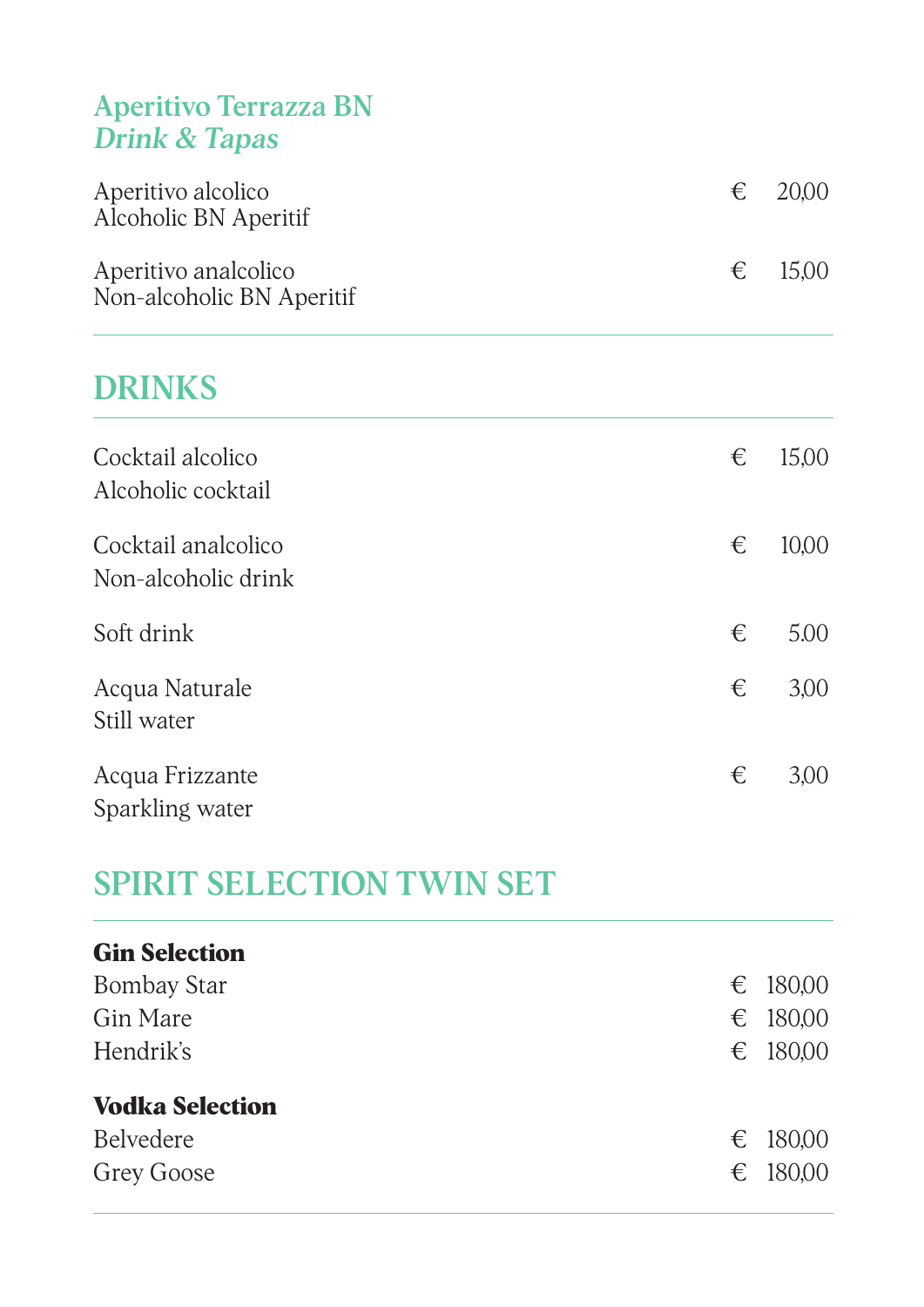### SPARKLING WINE SELECTION

#### **FRANCIACORTA**

| CA' DEL BOSCO                         |   |          |
|---------------------------------------|---|----------|
| Cuvèe Prestige                        | € | 80,00    |
| Chardonnay, Pinot Nero                |   |          |
| <b>BELLAVISTA</b>                     |   |          |
| Gran Cuvèe Alma                       | € | 80,00    |
| Chardonnay, Pinot Nero                |   |          |
| <b>CHAMPAGNE</b>                      |   |          |
| <b>LAURENT PERRIER</b>                |   |          |
| La Cuvèe                              | € | 100,00   |
| Chardonnay, Pinot Meunier, Pinot Nero |   |          |
| Cuvèe Rosé                            |   | € 150,00 |
| Pinot Nero                            |   |          |
| <b>Grand Siècle</b>                   |   | € 220,00 |
| Chardonnay, Pinot Nero                |   |          |
| <b>PERRIER JOUET</b>                  |   |          |
| <b>Grand Brut</b>                     | € | 100,00   |
| Chardonnay, Pinot Meunier, Pinot Nero |   |          |
| <b>Blason Rosé</b>                    |   | € 150,00 |
| Pinot Nero                            |   |          |
| Belle Epoque                          |   | € 250,00 |
| Chardonnay, Pinot Meunier, Pinot Nero |   |          |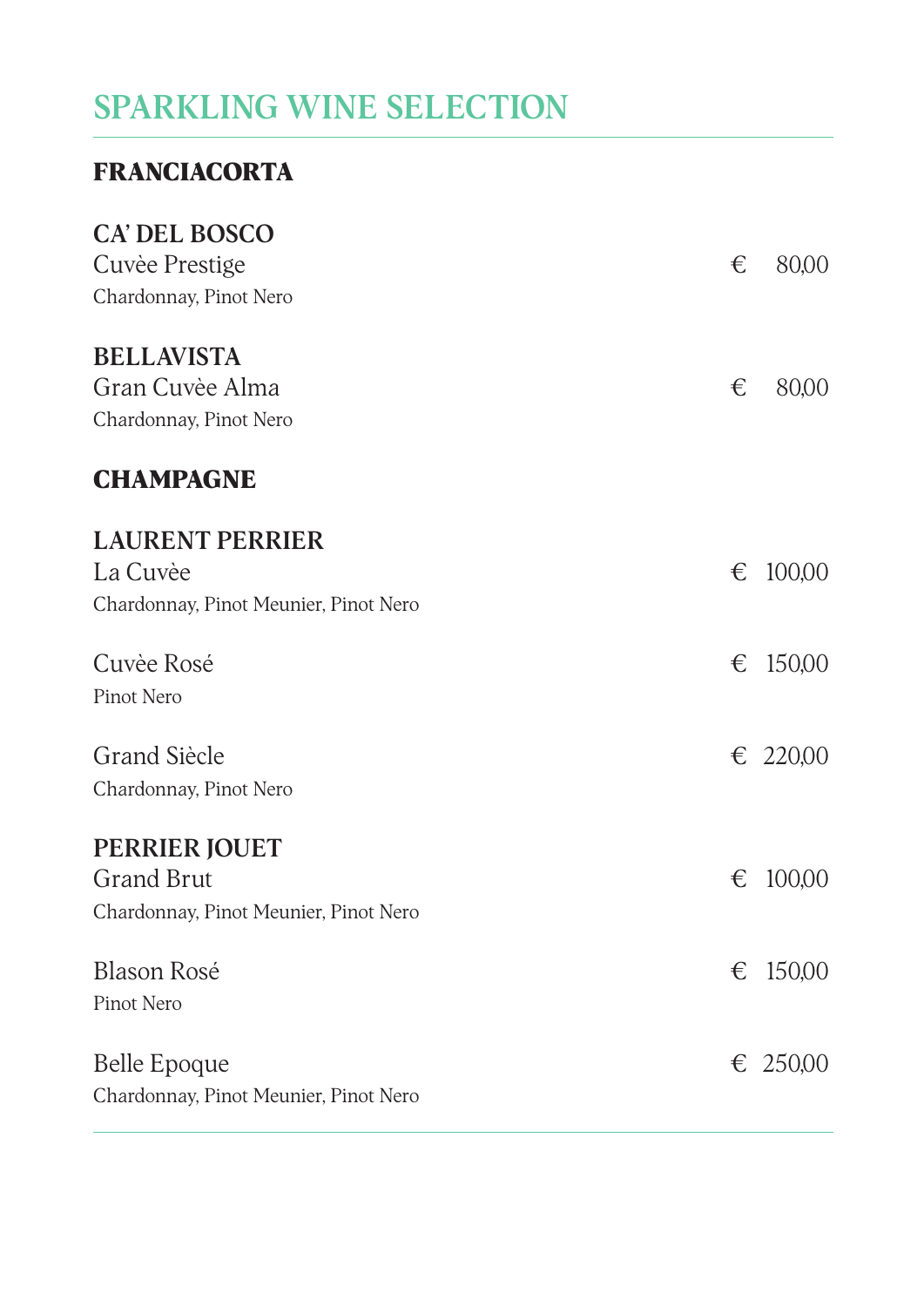| <b>LOUIS ROEDERER</b><br>Cristal<br>2012, Chardonnay, Pinot Nero    | € 400,00 |
|---------------------------------------------------------------------|----------|
| <b>MOET-CHANDON</b><br>Dom Perignon<br>2010, Chardonnay, Pinot Nero | € 380,00 |
| <b>RUINART</b><br>Dom Ruinart Blanc de Blancs<br>Chardonnay         | € 250,00 |
| Dom Ruinart Rosé<br>Chardonnay, Pinot Nero                          | € 350,00 |
| <b>KRUG</b><br>168<br>Chardonnay, Pinot Meunier, Pinot Nero         | € 300,00 |